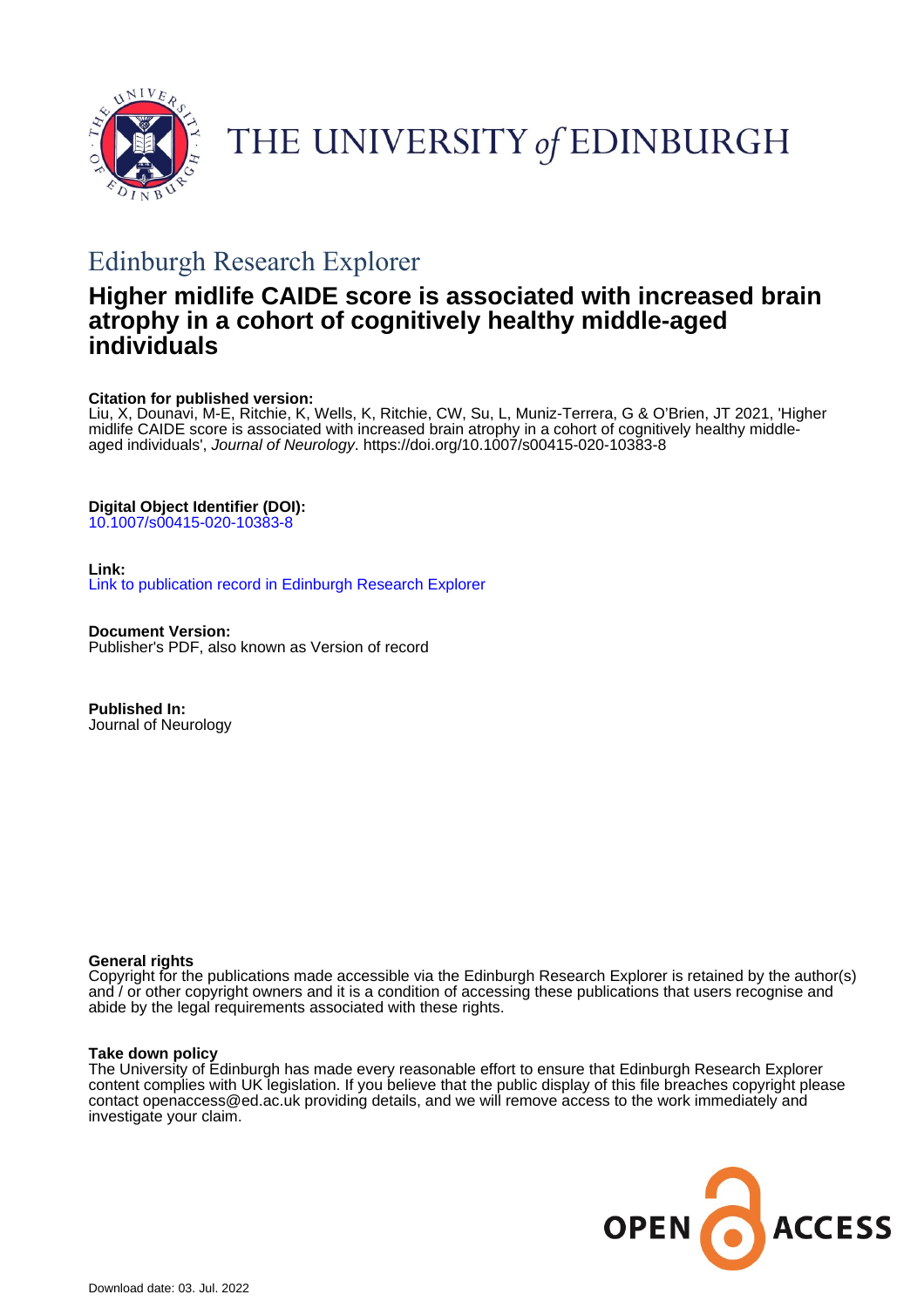#### **ORIGINAL COMMUNICATION**



# **Higher midlife CAIDE score is associated with increased brain atrophy in a cohort of cognitively healthy middle‑aged individuals**

 $X$ ulinLiu $^1$   $\bullet$   $\cdot$  Maria-Eleni Dounavi $^1$   $\bullet$   $\cdot$  Karen Ritchie<sup>2,3</sup>  $\cdot$  Katie Wells $^4$   $\cdot$  Craig W. Ritchie<sup>2</sup>  $\cdot$  Li Su $^1$   $\cdot$ **Graciela Muniz‑Terrera2 · John T. O'Brien1**

Received: 5 October 2020 / Revised: 18 December 2020 / Accepted: 19 December 2020 © The Author(s) 2021

# **Abstract**

**Background** Structural brain changes associated with Alzheimer's disease (AD) can occur decades before the onset of symptoms. The Cardiovascular Risk Factors, Aging, and Dementia (CAIDE) score has been suggested to be associated with accelerated brain atrophy in middle-aged subjects but the regional specifcity of atrophic areas remains to be elucidated.

**Methods** 3T T1-weighted magnetic resonance imaging scans of 160 cognitively healthy middle-aged participants (mean age=52) in the PREVENT-Dementia cohort, from baseline and from follow-up after 2 years, were examined. Images were preprocessed using Computational Anatomy Toolbox 12. Voxel-based morphometry was performed in FSL 6.0.1 to identify areas of grey matter (GM) volume diferences both cross-sectionally and longitudinally between subjects with high and low baseline CAIDE score (CAIDE score was dichotomized at cohort-median). A GM percentage of change map was created for each subject for evaluation of atrophy over 2 years. Analyses were adjusted for age, gender, education and total intracranial volume.

**Results** Compared to subjects with CAIDE score  $\leq 6$  (low risk), subjects with CAIDE score > 6 (high risk) showed lower GM volume in the temporal, occipital, and fusiform cortex and lingual gyrus at baseline, and greater percentage of GM loss over 2 years in the supramarginal gyrus, angular gyrus, precuneus, lateral occipital cortex, superior parietal lobule and cingulate gyrus (corrected  $P < 0.05$ ).

**Conclusion** This study demonstrated accelerated GM atrophy concentrated in several AD signature cortical regions in healthy middle-aged subjects with high CAIDE scores.

**Keywords** Dementia · Alzheimer's disease · Grey matter · Atrophy · Middle aged

 $\boxtimes$  Maria-Eleni Dounavi med57@medschl.cam.ac.uk

> Xulin Liu xl454@cam.ac.uk

Karen Ritchie karen.ritchie@inserm.fr

Katie Wells katie.wells@imperial.ac.uk

Craig W. Ritchie craig.ritchie@ed.ac.uk

Li Su ls514@medschl.cam.ac.uk

Graciela Muniz-Terrera G.Muniz@ed.ac.uk

John T. O'Brien john.obrien@medschl.cam.ac.uk

- <sup>1</sup> Department of Psychiatry, School of Clinical Medicine, University of Cambridge, Level E4 Cambridge Biomedical Campus, Cambridge CB2 0SP, UK
- Centre for Dementia Prevention, University of Edinburgh Centre for Clinical Brain Sciences, Edinburgh, UK
- INSERM, University of Montpellier, Montpellier, France
- <sup>4</sup> The Centre for Psychiatry, Imperial College London, London, UK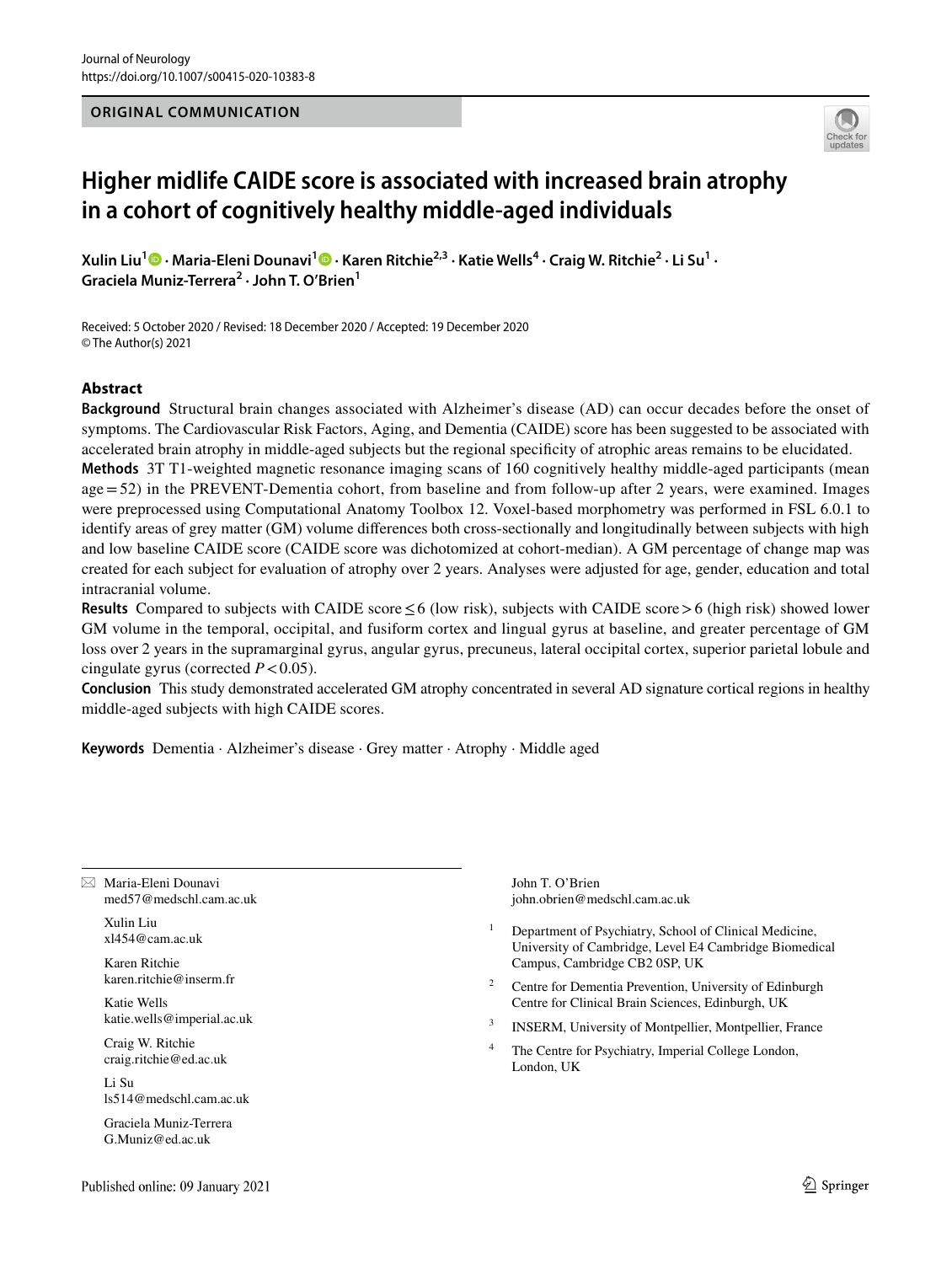### **Introduction**

Dementia is characterized by cognitive decline, loss of memory and behavioral changes, leading to reduced ability to perform daily life activities [[1\]](#page-8-0). By 2040, it is expected that the number of people with dementia will increase by 100% in developed countries and by approximately 300% in developing countries and heavily populated regions [[2](#page-8-1)]. The most common cause of dementia is Alzheimer's disease (AD) [[3,](#page-9-0) [4](#page-9-1)]. Although AD symptoms usually appear after the age of 65, the potential neuropathology and brain structural alternations underlying AD might occur decades before the onset of symptoms [[5–](#page-9-2)[8](#page-9-3)]. Furthermore, exposure to many risk factors at middle age is associated with an increased risk of developing AD later in life [[9](#page-9-4)]. Identifcation of AD structural biomarkers in middle-aged subjects at risk of future AD could, therefore, be an important step towards early diagnosis and interventions.

Cardiovascular risk factors are well-known risk factors for AD and are associated with brain volume changes com-monly connected with AD [[10](#page-9-5)[–13\]](#page-9-6). Cross-sectional studies have found associations between cardiovascular risk factors (e.g., hypertension, obesity, high cholesterol) and decreases in total grey matter (GM) volume, hippocampal volume and cortical thickness [[11](#page-9-7)[–13\]](#page-9-6). The Cardiovascular Risk Factors, Aging and Dementia (CAIDE) score is a midlife dementia risk score calculated based on the population-based CAIDE study [[14](#page-9-8)]. Some previous studies have demonstrated the association of CAIDE score with global brain volume and cognition. For example, a longitudinal study in cognitively healthy older people with a mean age of 70 years has shown that higher CAIDE scores were associated with lower total GM volume, lower cortical thickness, and worse cognition [[11](#page-9-7)]. A cross-sectional study in healthy middle-aged subjects has demonstrated that higher CAIDE score was associated with poorer visual association learning and lower brain volume [\[15\]](#page-9-9). There has, however, been limited longitudinal research in cognitively healthy middle-aged people linking CAIDE score to longitudinal brain volume changes. A recently published longitudinal study in middle-aged subjects (aged 40–59) of the PREVENT-Dementia cohort has shown that having a midlife CAIDE score > 6 was associated with greater whole brain atrophy rate over 2 years [\[16\]](#page-9-10). However, the specifc brain structures responsible for the increased brain atrophy with increased midlife CAIDE score are yet to be explored. This is important to determine as it might contribute to a better understanding of early brain structural atrophy underlying AD and provide specifc targets for potential early interventions.

Hence, to address the current literature gap in the regional specificity of atrophic areas associated with dementia risk score in middle-aged people, the primary aims of this present study are to use voxel-based morphometry (VBM) to examine the specifc brain regions with increased atrophy associated with higher CAIDE score and to examine the association of CAIDE score with cortical thickness.

# **Materials and methods**

#### **Study participants**

This study examined participants of the PREVENT-Dementia cohort study (West London site), an ongoing multi-site longitudinal study in the UK and Ireland recruiting cognitively healthy volunteers in the age range of 40–59 [\[17](#page-9-11)]. Participants were recruited based on dementia family history, and their apolipoprotein E (APOE) genotype was recorded [[17\]](#page-9-11). All subjects recruited in this cohort were cognitively unimpaired and details of baseline cognitive measures have been described elsewhere [\[15](#page-9-9)]. Magnetic resonance imaging (MRI) scans at baseline and at follow-up after 2 years were acquired. Participants who had completed both baseline and 2-year follow-up MRI scans by the time of this study were included  $(n=168)$ . One subject had missing essential information and, therefore, was excluded from image preprocessing. Hence, MRI scans of 167 subjects were included in image preprocessing.

### **Dementia risk score**

A CAIDE score was calculated for each participant in the PREVENT-Dementia cohort. The CAIDE score ranges from 0 to 18, calculated by taking into account age, gender, education years, systolic blood pressure, body mass index, total cholesterol, physical activity, and APOE ε4 carriership which is by far a major genetic risk factor for the development of sporadic AD [\[14,](#page-9-8) [18](#page-9-12)]. Midlife CAIDE score is highly predictive of dementia risk over 20 years and has been validated in a large (>9000 participants) population from the US (age range, 40–55 years) [[19\]](#page-9-13). In the present study, CAIDE score was treated as a binary variable dichotomized according to the group median (CAIDE score $=6$ ) in accordance with the previous methodological approach in the research on the same cohort  $[16]$  $[16]$ . Baseline CAIDE score > 6 will be referred to as CAIDE-high and baseline CAIDE score  $\leq 6$  will be referred to as CAIDE-low in this study.

#### **MRI data acquisition and preprocessing**

MRI scanning was carried out at the West London Cognitive Disorders Treatment and Research Unit in West London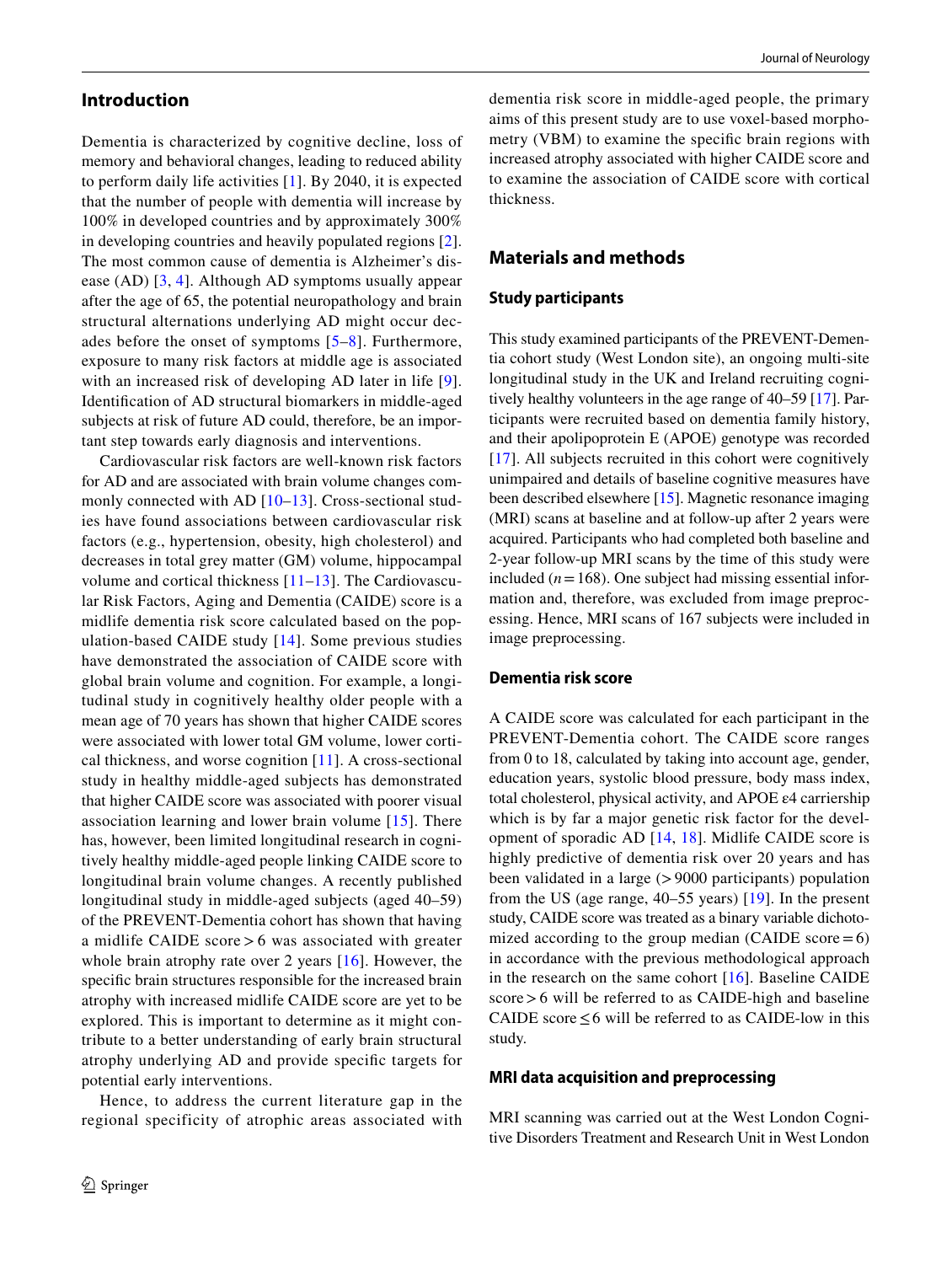Mental Health Trust, West London, UK using a 3 T SIE-MENS Magnetom Verio Syngo scanner. A three-dimensional T1-weighted magnetization prepared rapid gradient echo (MPRAGE) sequence image was acquired with repetition time=2300 ms, echo time=2.98 ms,  $FOV = 240 \times 256$ mm<sup>2</sup>, voxel size =  $1.0 \times 1.0 \times 1.0$  mm<sup>3</sup>, 160 slices with 1 mm slice thickness and flip angle  $=9^\circ$ .

The acquired T1-weighted MPRAGE images were preprocessed using the longitudinal processing stream of the Computational Anatomy Toolbox 12 (CAT12) ([http://www.](http://www.neuro.uni-jena.de/cat/) [neuro.uni-jena.de/cat/](http://www.neuro.uni-jena.de/cat/)) in Statistical Parametric Mapping 12 [\(https://www.fl.ion.ucl.ac.uk/spm/software/spm12/\)](https://www.fil.ion.ucl.ac.uk/spm/software/spm12/) based on MATLAB version 2019a (R2019a, MathWorks, Natick, MA, USA). As part of the longitudinal preprocessing, an initial intra-subject rigid registration was applied to realign images of all time points and an intra-subject bias correction was applied. Images were denoised and corrected for intensity non-uniformities and segmented into diferent tissue classes. Images were then spatially normalized using Difeomorphic Anatomical Registration Through Exponentiated Lie Algebra (DARTEL) algorithm and registered to the Montreal Neurological Institute (MNI) 152 template. The resultant image in MNI space was modulated using the Jacobian determinants [\[20\]](#page-9-14). Finally, images were spatially smoothed with a 8 mm full-width at half maximum (FWHM) Gaussian kernel. The absolute and relative volumes of GM, white matter (WM), and cerebrospinal fuid (CSF) of the whole brain and the total intracranial volume (TIV) were calculated based on the segmented maps, as part of the CAT 12 preprocessing. Relative volume was calculated by dividing absolute volume by TIV, which would control for the individual diferences in brain sizes. Cortical thickness was estimated as part of the preprocessing pipeline in CAT12 using the projection-based thickness approach [[21\]](#page-9-15).

All preprocessed GM images were inspected one-byone visually for image quality assurance before further analysis. Images with poor quality or issues resulting from preprocessing that could not be addressed were excluded. Subjects with incidental fndings such as meningiomas were excluded.

#### **Voxel‑based morphometry**

The smoothed, modulated, warped and segmented GM images generated from CAT12 preprocessing were used for voxel-wise [[22](#page-9-16)] statistical analyses performed in FSL 6.0.1 ([https://fsl.fmrib.ox.ac.uk/fsl/fslwiki/FSL\)](https://fsl.fmrib.ox.ac.uk/fsl/fslwiki/FSL). The GM images were investigated using voxel-wise general linear model (GLM) ([https://fsl.fmrib.ox.ac.uk/fsl/fslwiki/GLM\)](https://fsl.fmrib.ox.ac.uk/fsl/fslwiki/GLM) with permutation nonparametric testing [\[23](#page-9-17)] (5000 permutations). Results were corrected for multiple comparisons in FSL by family-wise error (FWE) correction [[24\]](#page-9-18). A FWEcorrected  $P$  value < 0.05 was considered to be statistically significant. Brain structures with significant difference between the considered groups were identifed using the Harvard–Oxford Cortical and Subcortical Structural Atlases with an overlay of 20% or above of significant clusters with a particular structure. Baseline age, gender, education years and TIV were included as covariates in GLMs.

To limit the analysis to areas of GM, a GM mask was created by binarizing the individual GM images at a threshold of 0.1 (i.e., GM areas with GM  $>10\%$  were included) using MATLAB version 2019a (R2019a, MathWorks, Natick, MA, USA). For cross-sectional analyses to investigate any baseline diference, voxel-wise two-sample unpaired t-test was performed in FSL with a mask including all binarized individual baseline GM images to compare the GM volume between CAIDE-high and CAIDE-low subjects.

For longitudinal analyses, a percentage of change map was created for each subject as in the equation below:

# $100 *$  GM at followup – GM at baseline GM at baseline

where GM represents the 10% threshold-applied GM image (i.e., GM areas with GM>10% were included). Non-numerical and infnite values were set to 0 in the change map. A mask for voxel-wise analysis was created by including all areas in the change maps with an absolute threshold of 0.01 (i.e., areas with absolute values > 0.01 were included) to exclude non-numerical and infnite values. Voxel-wise two-sample t-test was performed in FSL to compare the GM change maps between CAIDE-high and CAIDE-low subjects.

To further investigate the regions that showed signifcant diferences in longitudinal GM volume change between the groups, an "AD signature cortical regions" mask was created by including the main cortical regions defned as "AD signature" in previous literature (inferior temporal gyrus, temporal pole, angular gyrus, superior frontal gyrus, superior parietal lobule, supramarginal gyrus, precuneus, inferior frontal sulcus) [[25\]](#page-9-19) using the Harvard-Oxford Cortical Structural Atlases in FSL. The voxels from regions showing signifcant diferences in GM volume change between the groups that overlap with the AD signature cortical regions mask were quantifed in FSL.

#### **Statistical analyses**

Non-voxel-wise statistical analyses were performed in GraphPad Prism 8 (Version 8.3.1 (332)). Comparisons of demographic characteristics were performed using chisquared tests for categorical variables and Mann–Whitney tests for continuous variables. The MRI measurements (i.e., relative volumes of GM, WM, and CSF; TIV; and cortical thickness) were compared cross-sectionally (i.e., at baseline)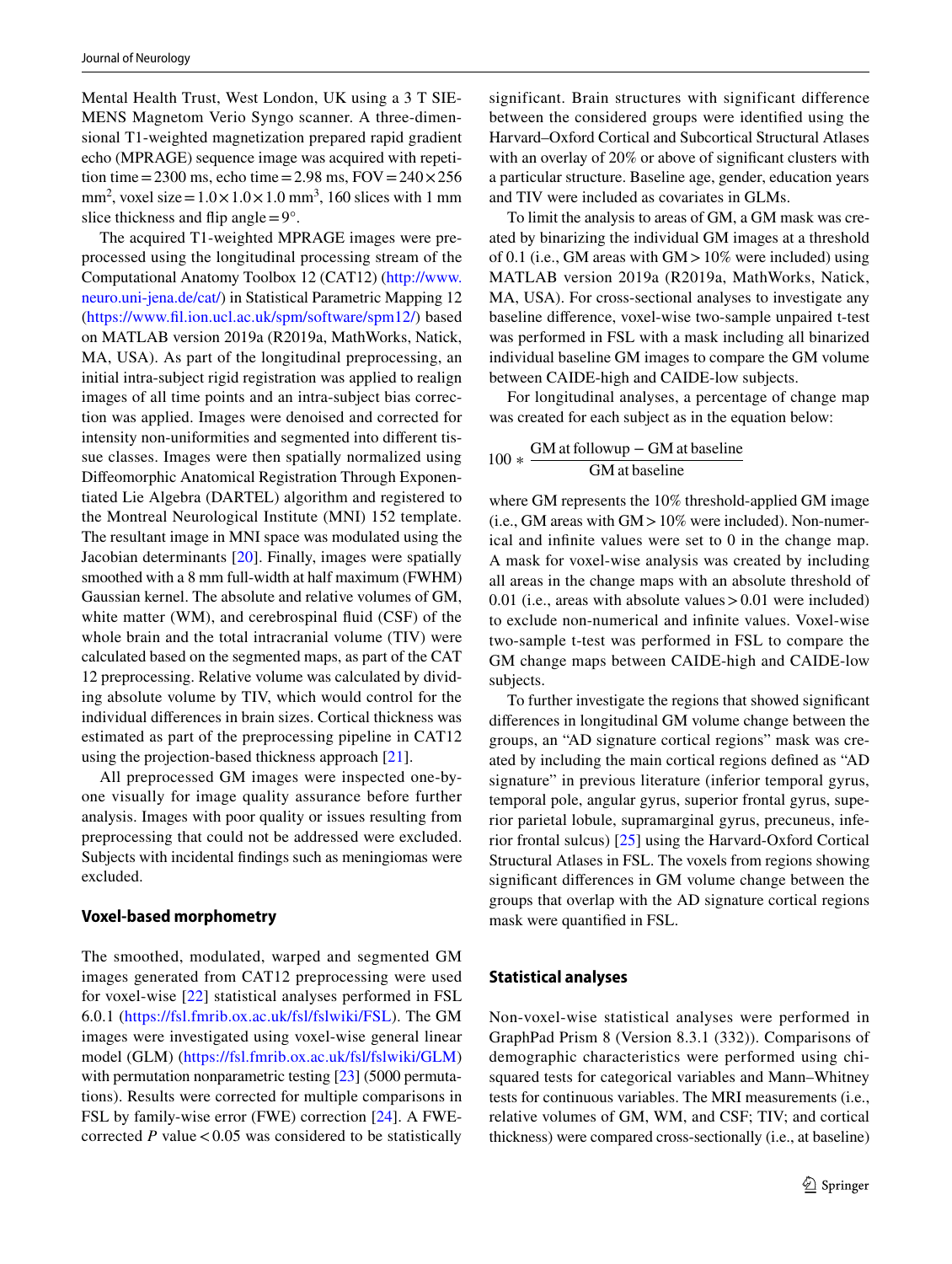and longitudinally. The 2-year percentage of change of each measurement was calculated using the equation below:

|  | measurement at followup – measurement at baseline<br>$100 * \frac{\text{maxum, at}}{\text{maxum}}$ |  |  |  |
|--|----------------------------------------------------------------------------------------------------|--|--|--|
|  | measurement at baseline                                                                            |  |  |  |

Linear regressions were used with MRI measurements as dependent variables in cross-sectional analyses and with the 2-year percentage of change of MRI measurements as dependent variables in longitudinal analyses. CAIDE score as a binary variable was used as an independent variable. As APOE ε4 carriership is included in the calculation of CAIDE score, post hoc analysis of APOE ε4 carriership was performed using it as an independent variable in linear regression to investigate whether the efect of CAIDE score was driven by APOE ε4 carriership. Age, gender and education years were included as covariates in regression analyses.

For all statistical analyses, demographic values and CAIDE score at baseline were used.  $P$  values  $< 0.05$  were considered to be statistically signifcant.

#### **Results**

#### **Characteristics of participants**

Out of the 167 subjects with MRI scans preprocessed, 5 subjects were excluded due to incidental fndings: 4 had meningioma and 1 had damage due to a brain surgery. Two subjects were excluded due to image quality issues in preprocessing. Hence, 160 was the fnal analytic sample. Baseline characteristics of participants are reported in Table [1.](#page-4-0) For those subjects with a family history of dementia, the mean age at which the first parent was diagnosed with

<span id="page-4-0"></span>**Table 1** Baseline characteristics of study participants

dementia was 77 years, and therefore, these subjects were estimated at baseline to be approximately 24 years away from possible dementia onset based on their parental age at diagnosis.

#### **Analyses of whole brain tissues**

For the whole sample on average, from baseline to follow-up, GM volume decreased by  $0.96\% \pm 1.9\%$ , cortical thickness decreased by  $0.5\% \pm 1.0\%$ , WM decreased by  $0.12\% \pm 1.7\%$ , and CSF increased by  $2.2\% \pm 5.3\%$ .

Cross-sectionally, CAIDE score was negatively associated with GM volume and positively associated with CSF volume (Table [2](#page-5-0)). Longitudinally, CAIDE score was associated with decreases in GM volume and cortical thickness and with an increase in CSF volume (Table [2](#page-5-0)), as expected from previously published analyses of this cohort [\[16](#page-9-10)]. After adjusting for age, gender and education years, higher CAIDE score remained associated with a decrease in GM volume (Table [2\)](#page-5-0). APOE ε4 allele carriership was not a signifcant predictive variable of any tissue volume or cortical thickness cross-sectionally or longitudinally.

#### **Voxel‑based morphometry**

Cross-sectionally, CAIDE-high subjects showed smaller GM volume in the temporal, occipital, and fusiform cortex and lingual gyrus in comparison with CAIDE-low subjects at baseline (Fig. [1](#page-5-1)). Longitudinally, CAIDE-high subjects showed greater percentage of GM volume loss compared to CAIDE-low subjects in the supramarginal gyrus, angular gyrus, precuneus, lateral occipital cortex, superior parietal lobule and cingulate gyrus (Fig. [2\)](#page-6-0). VBM results with cluster details are shown in Table [3](#page-6-1). 76.6%

|                                                                        | All subjects   | CAIDE $score > 6$ | CAIDE score $\leq 6$ | $P$ value |
|------------------------------------------------------------------------|----------------|-------------------|----------------------|-----------|
| $\boldsymbol{n}$                                                       | 160            | 68                | 92                   |           |
| <b>CAIDE</b> score                                                     | $5.9 \pm 2.9$  | $8.5 \pm 1.6$     | $4.0 \pm 2.0$        |           |
| Age                                                                    | $52.0 \pm 5.3$ | $55.0 \pm 3.7$    | $49.8 \pm 5.3$       | < 0.001   |
| Female $n(\%)$                                                         | 114(71.2)      | 42(61.8)          | 72(78.3)             | 0.023     |
| <b>Education</b> years                                                 | $16.1 \pm 3.4$ | $15.3 \pm 3.4$    | $16.6 \pm 3.3$       | 0.028     |
| APOE $\varepsilon$ 4 carriers <i>n</i> (%)                             | 61(38.1)       | 39 (57.4)         | 22(23.9)             | < 0.001   |
| $SBP$ (mmHg)                                                           | $121.6 + 14.7$ | $127.1 \pm 15.3$  | $117.5 \pm 12.8$     | < 0.001   |
| BMI (kg/m <sup>2</sup> )                                               | $27.1 \pm 4.7$ | $29.2 \pm 5.3$    | $25.6 \pm 3.4$       | < 0.001   |
| Total cholesterol (mmol/L)                                             | $5.6 \pm 1.0$  | $5.7 \pm 1.2$     | $5.5 \pm 0.9$        | 0.25      |
| Physical activity ( <i>n</i> and $%$ of<br>subjects defined as active) | 33(20.6)       | 11(16.2)          | 22(23.9)             | 0.23      |
| $FHD+n(\%)$                                                            | 86 (53.8)      | 43(63.2)          | 43 (46.7)            | 0.039     |

Plus-minus values are means $\pm$ standard deviation. *P* value represents the *P* value of statistical difference between subjects with CAIDE score > 6 and CAIDE score  $\leq 6$ 

*APOE* apolipoprotein E, *BMI* body mass index, *CAIDE* Cardiovascular Risk Factors, Aging, and Dementia risk, *FHD*+with family history of dementia, *SBP* systolic blood pressure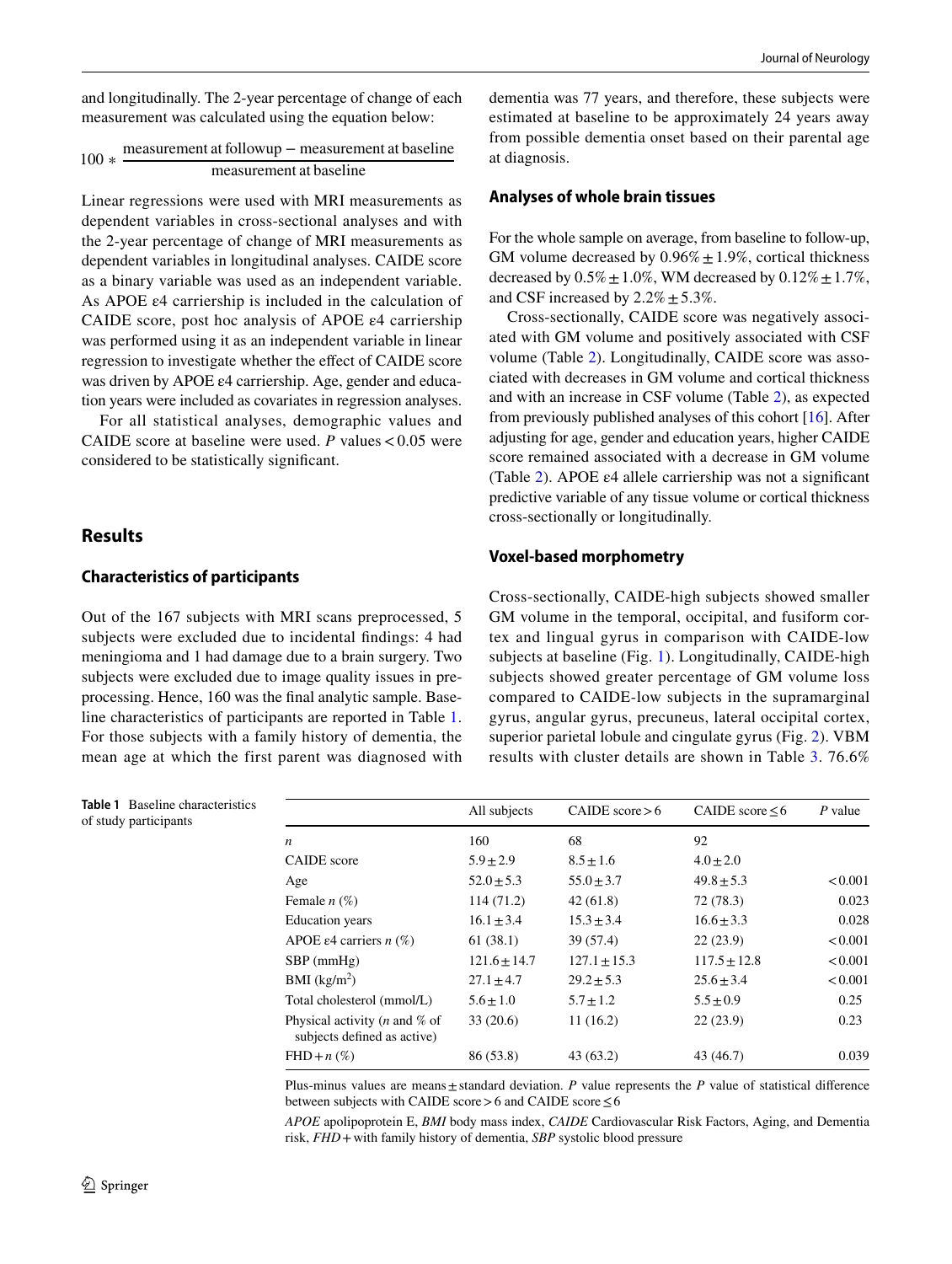<span id="page-5-0"></span>**Table 2** Results of the linear regressions with brain volumes and cortical thickness at baseline and the percentage of change<sup>a</sup> over 2 years as dependent variables and with binary CAIDE score as an independent variable

|                          | CAIDE score univariate                     | CAIDE score covariate <sup>b</sup>          |
|--------------------------|--------------------------------------------|---------------------------------------------|
| $GM^c$ (%)               |                                            |                                             |
| <b>Baseline</b>          | $\beta = -0.098$ , SE = 0.030, P = 0.0016* | $\beta = -0.54$ , SE = 0.36, P = 0.14       |
| Percentage of change     | $\beta = -0.065$ , SE = 0.021, P = 0.0020* | $\beta = -0.0077$ , SE = 0.0034, P = 0.026* |
| Cortical thickness (mm)  |                                            |                                             |
| <b>Baseline</b>          | $\beta = -0.045$ , SE = 0.029, P = 0.13    | $\beta = -0.0053$ , SE = 0.034, P = 0.87    |
| Percentage of change     | $\beta = -0.061$ , SE = 0.024, P = 0.014*  | $\beta = -0.053$ , SE = 0.029, P = 0.064    |
| CSF <sup>c</sup> (%)     |                                            |                                             |
| <b>Baseline</b>          | $\beta$ = 0.064, SE = 0.031, P = 0.042*    | $\beta$ = 0.020, SE = 0.036, P = 0.57       |
| Percentage of change     | $\beta$ = 0.071, SE = 0.026, P = 0.0065*   | $\beta$ = 0.055, SE = 0.030, P = 0.067      |
| $WM^{c}(\%)$             |                                            |                                             |
| <b>Baseline</b>          | $\beta = -0.0025$ , SE = 0.028, P = 0.93   | $\beta$ = 0.016, SE = 0.032, P = 0.62       |
| Percentage of change     | $\beta = -0.033$ , SE = 0.021, P = 0.13    | $\beta = -0.019$ , SE = 0.025, P = 0.45     |
| $TIV$ (cm <sup>3</sup> ) |                                            |                                             |
| <b>Baseline</b>          | $\beta$ = 0.055, SE = 0.029, P = 0.059     | $\beta$ = 0.022, SE = 0.027, P = 0.42       |
| Percentage of change     | $\beta$ = 0.012, SE = 0.017, P = 0.48      | $\beta$ = 0.012, SE = 0.020, P = 0.53       |
|                          |                                            |                                             |

*CAIDE* Cardiovascular Risk Factors, Aging, and Dementia risk, *CSF* cerebrospinal fuid, *GM* grey matter, *SE* standard error, *TIV* total intracranial volume, *WM* white matter

a Percentage of change over 2 years was calculated by (measurement at follow-up – measurement at baseline)/measurement at baseline

<sup>b</sup>CAIDE score was used as an independent variable with age, gender, and education years added as covariates in linear regressions

c Relative volume was used in analyses, calculated by absolute volume/TIV and represented as a percentage \* Statistically signifcance defned as *P*<0.05

of the regions showing greater percentage of GM volume loss in CAIDE-high subjects were located within the AD signature cortical regions [[25](#page-9-19)] (Table [4](#page-6-2)).

# **Discussion**

Following a recent study reporting the association of CAIDE score with global GM atrophy and ventricular enlargement in the PREVENT-Dementia cohort [[16](#page-9-10)], the present study has investigated GM associations with



<span id="page-5-1"></span>**Fig. 1** Voxel-based morphometry results of cross-sectional grey matter (GM) comparison between subjects with Cardiovascular Risk Factors, Aging, and Dementia risk (CAIDE) score>6 (*n*=68) and subjects with CAIDE score ≤6 ( $n=92$ ) at baseline. Areas in red-yellow represent areas, where the GM volume was lower in subjects with CAIDE score > 6 than subjects with CAIDE score  $\leq 6$  (family-wise error corrected  $P < 0.05$ ), adjusting for age, gender, education years and total intracranial volume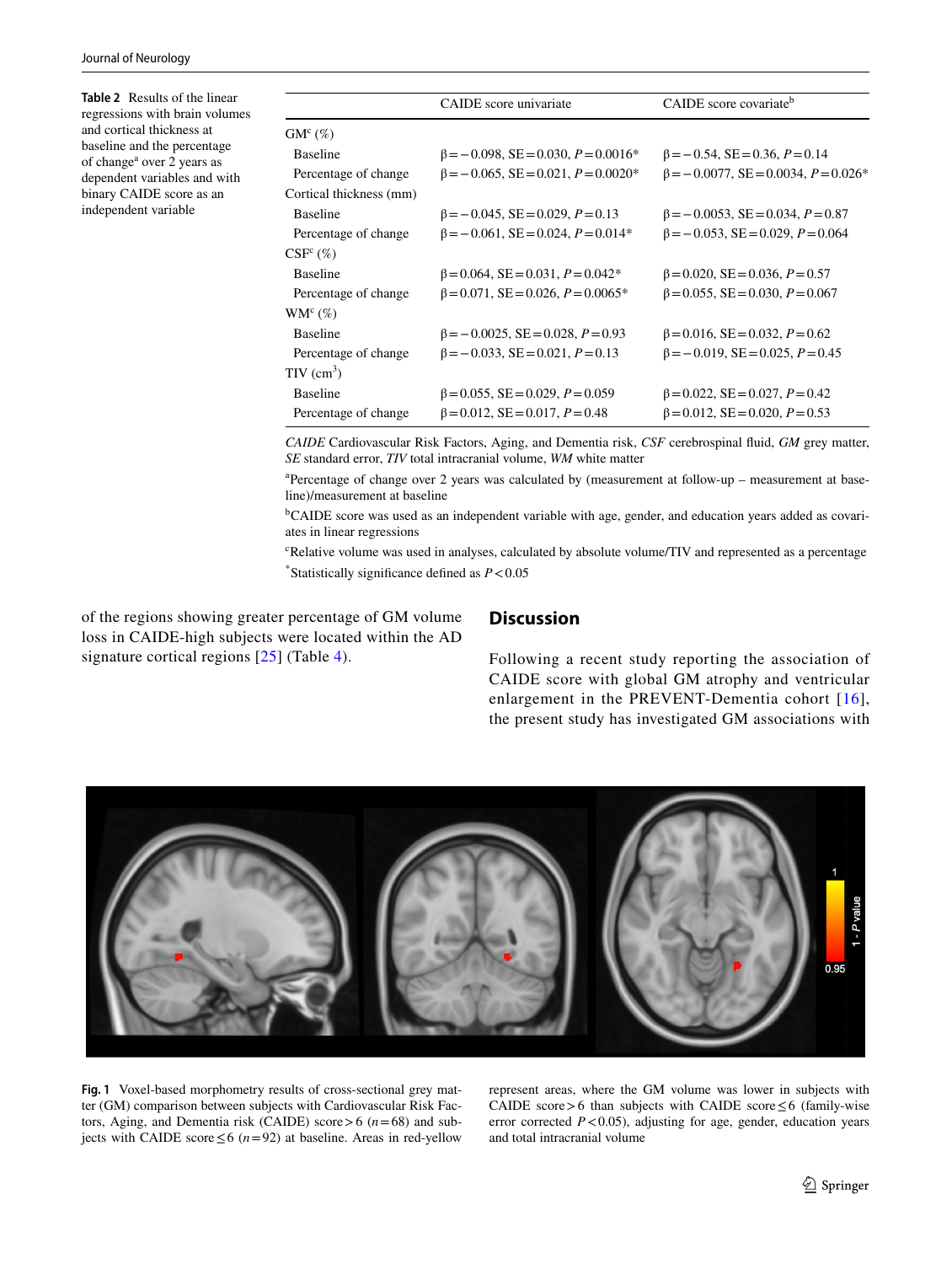

<span id="page-6-0"></span>**Fig. 2** Voxel-based morphometry results of comparison of the grey matter (GM) percentage of change over 2 years between subjects with Cardiovascular Risk Factors, Aging, and Dementia risk (CAIDE) score>6 ( $n=68$ ) and subjects with CAIDE score  $\leq$  6 ( $n=92$ ). Areas in red-yellow represent areas, where the percentage of GM loss was greater in subjects with CAIDE score>6 than subjects with CAIDE score≤6 (family-wise error corrected *P*<0.05), adjusting for age, gender, education years and total intracranial volume

<span id="page-6-1"></span>**Table 3** VBM results of GM volume comparison between subjects with CAIDE score > 6 and subjects with CAIDE score $\leq 6$ 

| Anatomical region                                         | Cluster size<br>(voxels) | Coordinates (MNI) |         |         | FWE-                   |
|-----------------------------------------------------------|--------------------------|-------------------|---------|---------|------------------------|
|                                                           |                          | $\boldsymbol{x}$  | y       | Z.      | corrected $P$<br>value |
| Cross-sectional                                           |                          |                   |         |         |                        |
| Temporal, occipital and fusiform cortex;<br>Lingual gyrus | 39                       | $-24$             | $-54$   | $-10.5$ | 0.047                  |
| Longitudinal                                              |                          |                   |         |         |                        |
| Supramarginal gyrus; Angular gyrus                        | 4109                     | 51                | $-42$   | 34.5    | 0.020                  |
| Precuneus                                                 | 2270                     | 15                | $-57$   | 25.5    | 0.031                  |
| Lateral occipital cortex                                  | 342                      | 43.5              | $-79.5$ | $-1.5$  | 0.038                  |
| Superior parietal lobule                                  | 92                       | $-25.5$           | $-54$   | 49.5    | 0.039                  |
| Cingulate gyrus                                           | 46                       | 3                 | $-37.5$ | 33      | 0.049                  |

*CAIDE* Cardiovascular Risk Factors, Aging, and Dementia risk, *FWE* family-wise error, *GM* grey matter, *MNI* Montreal Neurological Institute, *VBM* voxel-based morphometry

<span id="page-6-2"></span>**Table 4** Cluster sizes of AD signature cortical regions<sup>a</sup>, regions showing increased GM atrophy in subjects with CAIDE score>6, and their overlapped regions

| Anatomical region                                                                             | Cluster size (voxels) |
|-----------------------------------------------------------------------------------------------|-----------------------|
| AD signature cortical regions                                                                 | 101,020               |
| Regions with increased GM atrophy in subjects with CAIDE score $> 6$                          | 6859                  |
| AD signature cortical regions with increased GM atrophy in subjects with CAIDE<br>score $> 6$ | 5255                  |

*AD* Alzheimer's disease, *CAIDE* Cardiovascular Risk Factors, Aging, and Dementia risk, *GM* grey matter <sup>a</sup>AD signature cortical regions include eight main regions (inferior temporal gyrus, temporal pole, angular gyrus, superior frontal gyrus, superior parietal lobule, supramarginal gyrus, precuneus, inferior frontal sulcus)[[25](#page-9-19)]

CAIDE score at a voxel-wise level to identify specifc structures with accelerated GM atrophy. The present study has also investigated the association of CAIDE score with cortical thickness. Our results for the global tissue volumes are in line with the previous study [[16](#page-9-10)], using in the present study a diferent image processing software tool. Using VBM the current study has investigated the voxelwise associations between GM volume and CAIDE score and has localized specifc regions with increased GM loss predicted by a baseline CAIDE score greater than 6. We have shown that in cognitively healthy middle-aged subjects a CAIDE score greater than 6 was associated with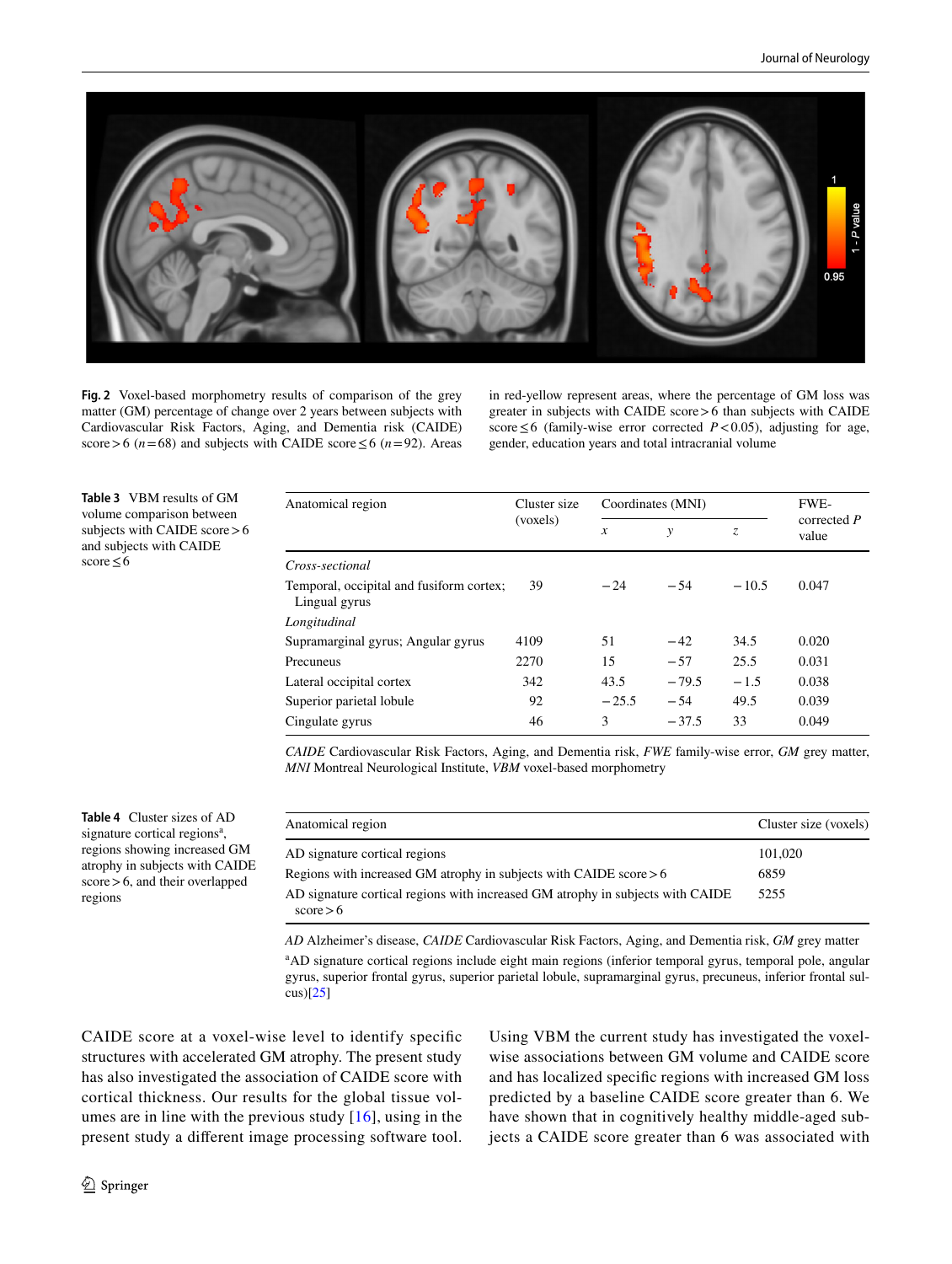lower GM volume in the temporal, occipital, and fusiform cortex and lingual gyrus cross-sectionally and with accelerated GM atrophy longitudinally in the supramarginal gyrus, angular gyrus, precuneus, lateral occipital cortex, superior parietal lobule and cingulate gyrus. These results were adjusted for the effects of age, gender, education and TIV.

The structures demonstrating accelerated atrophy with a high CAIDE score are involved in the process of consciousness, integration of elements, visual-spatial memory, and episodic memory according to the literature [[26–](#page-9-20)[29](#page-9-21)]. The majority of these regions could be classifed as "AD signature cortical regions", where AD-related cortical thinning often occurs [[25\]](#page-9-19) and such thinning has been suggested to be related to greater likelihood of progression from mild cognitive impairment to mild AD [\[30](#page-9-22)] and related to symptom severity in mild AD [\[25](#page-9-19)]. Based on fndings from the present study, some of these AD signature cortical regions are vulnerable to accelerated GM atrophy associated with a high CAIDE score in midlife. In previous studies, CAIDE score has been more commonly examined as a continuous variable [[11,](#page-9-7) [15,](#page-9-9) [31,](#page-10-0) [32](#page-10-1)]. A longitudinal study on a Finnish population has shown that increased midlife CAIDE score was associated with lower total GM volume and lower AD signature cortical thickness [[11\]](#page-9-7). We have also examined the association between CAIDE score and cortical thickness in this present study and found that a CAIDE score>6 was associated with increased cortical thinning although the association did not survive after adding age, gender and education years as covariates. The Finnish study has also found that higher midlife CAIDE score was associated with lower hippocampal volume, more pronounced deep WM lesions, more pronounced visually rated medial temporal atrophy (MTA) and poorer cognition later in life [\[11](#page-9-7)]. Higher midlife CAIDE score has been found to be associated with more severe MTA up to 30 years later also in another Finnish study [\[31](#page-10-0)] and in a cross-sectional study of non-demented subjects in Sweden [[32\]](#page-10-1). We have found in this present study that higher CAIDE score was associated with accelerated GM atrophy in approximately 5% of the AD signature cortical regions [[25](#page-9-19)] but not the medial temporal lobe. The possible reason for the discrepancy might be that the previous longitudinal studies mentioned above followed subjects for an average of more than 15 years, while this present study was based on longitudinal analyses over only 2 years. In the long run MTA might be associated with high midlife CAIDE score but short-term changes associated with high CAIDE score in midlife might be mostly concentrated in regions shown in this present study. Increased atrophy in these regions might, therefore, suggest an increased vulnerability to AD indicated by higher CAIDE score during midlife. The present results also suggest that CAIDE score might be a sensitive score to assist in detecting potentially AD-related brain structural alternations in cognitively healthy middleaged subjects.

CAIDE score was calculated based on age, gender and education in addition to vascular risk factors and APOE genotype. Since age has been suggested to be the largest contributor to the dementia risk predictive efect of CAIDE score [[33\]](#page-10-2), this present study, in addition to analyzing CAIDE score as a single independent variable, also analyzed CAIDE score with age, gender and education years as covariates to control for any linear efects of these factors. The voxel-wise association between CAIDE score and GM atrophy remained signifcant after controlling for the efects of age, gender, and education years. In addition, APOE genotype in this cohort was not associated with GM volume loss over time. Hence, the association between CAIDE score and GM atrophy observed in VBM analyses might be mostly driven by vascular factors within the CAIDE score. This is of particular importance considering that around a third of AD cases worldwide might be attributable to potentially modifable risk factors, including some risk factors that are taken into account when calculating the CAIDE score, such as midlife hypertension, midlife obesity, physical inactivity, and low education [[10\]](#page-9-5). The increased GM loss in middleaged subjects with a higher dementia risk score suggests that the observed accelerated GM atrophy in several ADsignature regions might potentially be delayed by improving modifable vascular risk factors.

Although baseline volume differences were found between CAIDE-high and CAIDE-low subjects in a very small number of areas, these areas did not show diferential degree of atrophy over time between the groups. This possibly suggests that the baseline diferences found in this study had been established in the previous years of life and the rate of atrophy in these areas during midlife might not be signifcantly associated with the risk of dementia as defned by CAIDE score. Given that only a very small number of areas showed subtle baseline diferences, the diferences could also be attributable to inherited volume diferences between individuals, and therefore, it is reasonable that some regions showing baseline diferences are generally unafected in AD. On the other hand, it is important to indicate that the cortical regions with diferences in longitudinal GM atrophy between groups did not show any diference at baseline. One possible explanation is that these subjects might be at the age when AD signature cortical regions are just beginning to show accelerated atrophy associated with a higher risk of dementia as predicted by CAIDE score, suggesting that possible interventions should be implemented at this age or even earlier.

Strengths of this study include its longitudinal design. The longitudinal image preprocessing stream in CAT12 used in this study was developed and optimized to detect more subtle efects over shorter periods in comparison with traditional cross-sectional preprocessing pipelines and,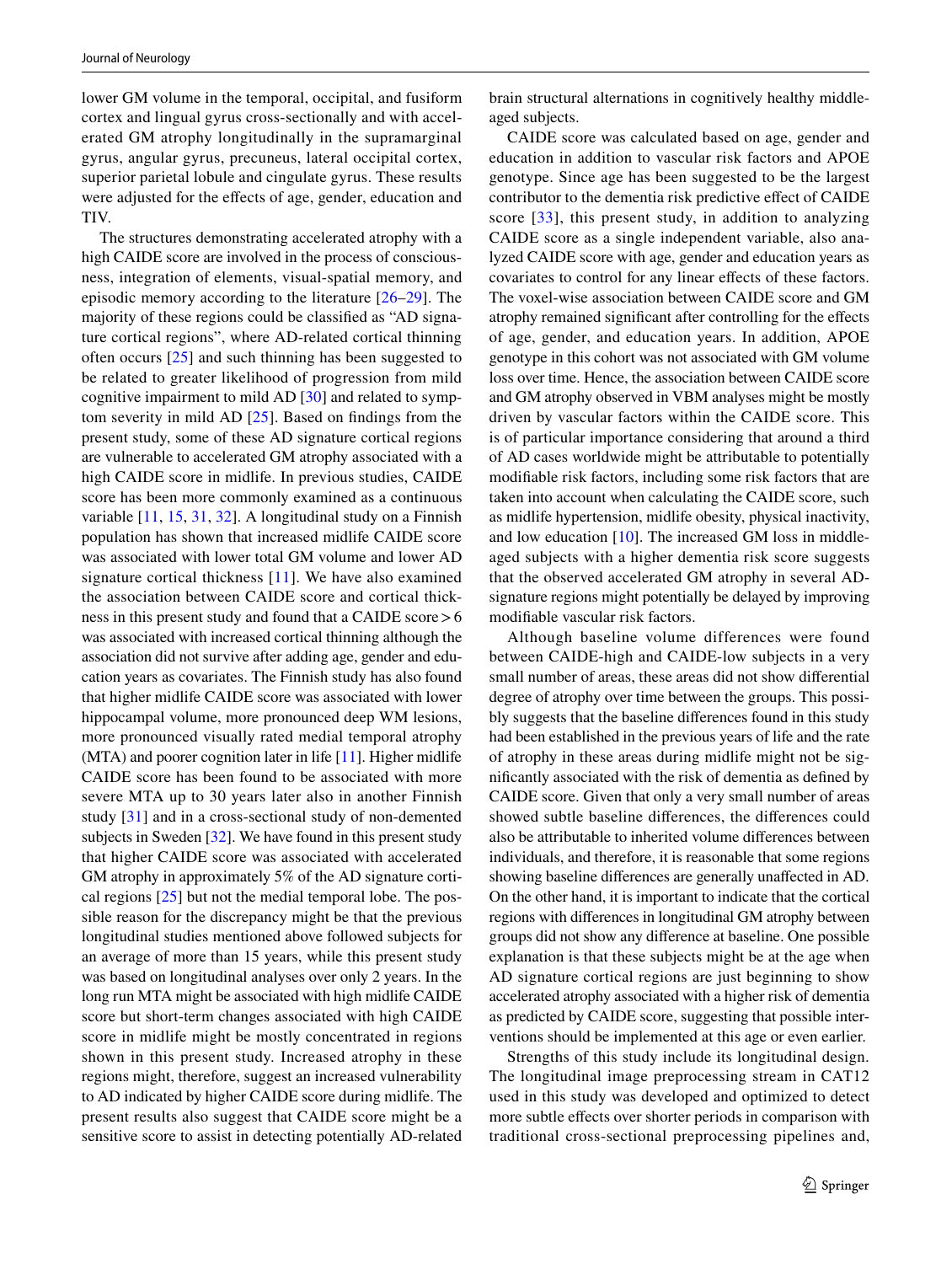therefore, conferred an advantage in this middle-aged and cognitively healthy population, in which any diferences related to dementia risk might be more subtle than those normally observed in older age over longer periods of time. CAT12 pipeline is also considered an advanced but computationally less expensive tool in brain volume segmentation [\[34\]](#page-10-3). A second strength is that CAIDE score was originally developed in middle-aged subjects, and therefore, it is the most appropriate and sensitive for use in assessments of middle-aged people. Finally, age, gender and education years were adjusted in VBM analyses, and therefore, the increased atrophy associated with high CAIDE score should mainly indicate the impact of vascular factors.

A limitation of this study is that the actual future incidence of dementia in these subjects remains unknown and requires long-term follow-up to reveal the association between CAIDE score, brain atrophy and cognitive decline to a dementia syndrome. Additionally, it should be noted that subjects in the PREVENT-Dementia cohort were all volunteering participants. They might not perfectly refect the general population, as they were likely to be more concerned about their general health and have been more proactively reducing modifable risk factors for dementia.

# **Conclusion**

To our knowledge, this is the frst longitudinal study to demonstrate accelerated GM atrophy concentrated in the supramarginal gyrus, angular gyrus, precuneus, lateral occipital cortex, superior parietal lobule and cingulate gyrus at middle age associated with high CAIDE score. These fndings highlight the possibility and signifcance of early AD intervention through modifable midlife vascular risk factors. AD diagnosis and interventions should be implemented early before symptoms occur. Interventions could, in light of present fndings of subtle longitudinal GM volume changes occurring in midlife, possibly be informed by CAIDE score and implemented during or even earlier than middle age. Planned longitudinal analysis of the whole PREVENT-Dementia cohort (target recruitment: 700 people) to confrm the specifc structures of accelerated atrophy associated with high CAIDE score in midlife and long-term follow-up to investigate the impact on clinical cognitive performance would be valuable. Further investigation into the specifc midlife vascular risk factors accelerating GM loss in these regions would be important for the potential development of disease prevention and early intervention strategies.

**Acknowledgements** We thank all the PREVENT-Dementia participants for their enthusiastic participation in this study. We thank the NIHR Cambridge Biomedical Centre for support.

**Author contributions** XL performed the image preprocessing, image quality check, image analyses, statistical analyses, and wrote the paper. MED was involved with the image preprocessing and image analysis protocol design. KR helped obtain funding and was involved with the study design. KW oversaw data collection. CWR helped obtain funding, was involved with the study design and is Chief Investigator of the PREVENT-Dementia programme. LS assisted with the implementation of the imaging protocol and oversaw data collection. GMT provided input into the statistical analysis design. JTO'B helped obtain funding, was involved with the study design and supervised the study. All authors read and approved the fnal manuscript.

**Funding** The PREVENT-Dementia study is supported by the UK Alzheimer's Society (grant numbers 178 and 264), the US Alzheimer's Association (grant number TriBEKa-17–519007) and philanthropic donations.

**Availability of data and materials** Data are available upon reasonable request.

**Code availability** Available upon reasonable request.

#### **Compliance with ethical standards**

**Conflict of interest** On behalf of all authors, the corresponding author states that there is no confict of interest.

**Ethics approval** NHS Research Ethics Committee London Camberwell St-Giles (REC reference: 12/LO/1023).

**Consent to participate** Each participant has given consent to participate in the cohort study.

**Consent to publication** Not applicable.

**Open Access** This article is licensed under a Creative Commons Attribution 4.0 International License, which permits use, sharing, adaptation, distribution and reproduction in any medium or format, as long as you give appropriate credit to the original author(s) and the source, provide a link to the Creative Commons licence, and indicate if changes were made. The images or other third party material in this article are included in the article's Creative Commons licence, unless indicated otherwise in a credit line to the material. If material is not included in the article's Creative Commons licence and your intended use is not permitted by statutory regulation or exceeds the permitted use, you will need to obtain permission directly from the copyright holder. To view a copy of this licence, visit<http://creativecommons.org/licenses/by/4.0/>.

#### **References**

- <span id="page-8-0"></span>1. McKhann GM, Knopman DS, Chertkow H, Hyman BT, Jack CR Jr, Kawas CH, Klunk WE, Koroshetz WJ, Manly JJ, Mayeux R, Mohs RC, Morris JC, Rossor MN, Scheltens P, Carrillo MC, Thies B, Weintraub S, Phelps CH (2011) The diagnosis of dementia due to Alzheimer's disease: recommendations from the National Institute on Aging-Alzheimer's Association workgroups on diagnostic guidelines for Alzheimer's disease. Alzheimers Dement 7(3):263–269.<https://doi.org/10.1016/j.jalz.2011.03.005>
- <span id="page-8-1"></span>2. Ferri CP, Prince M, Brayne C, Brodaty H, Fratiglioni L, Ganguli M, Hall K, Hasegawa K, Hendrie H, Huang Y, Jorm A, Mathers C, Menezes PR, Rimmer E, Scazufca M, Alzheimer's Disease I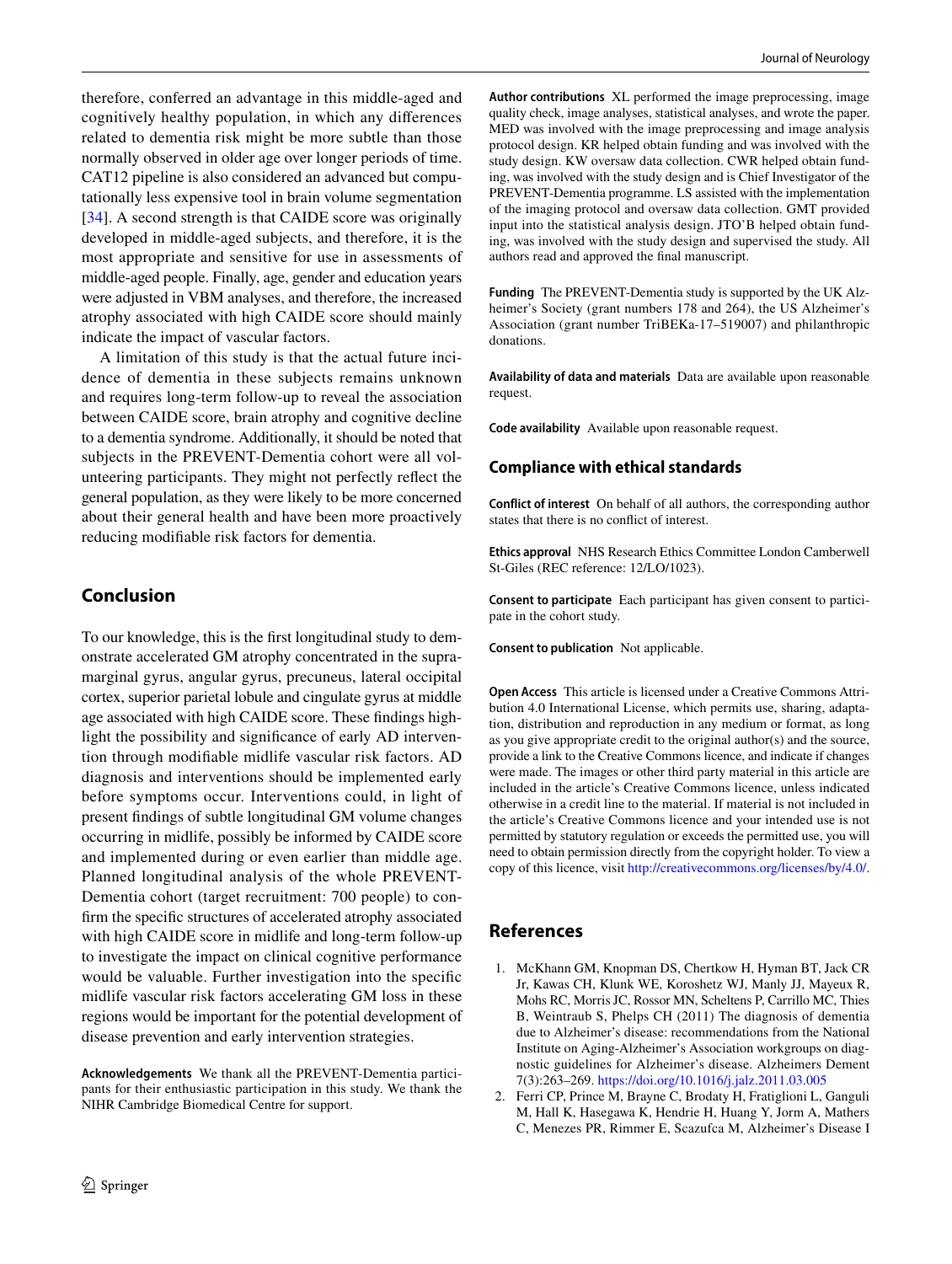(2005) Global prevalence of dementia: a Delphi consensus study. Lancet 366(9503):2112–2117. [https://doi.org/10.1016/S0140](https://doi.org/10.1016/S0140-6736(05)67889-0) [-6736\(05\)67889-0](https://doi.org/10.1016/S0140-6736(05)67889-0)

- <span id="page-9-0"></span>3. Alzheimer's Association (2019) Alzheimer's disease facts and fgures. Alzheimer's Dement 15(3):321–387. [https://doi.](https://doi.org/10.1016/j.jalz.2019.01.010) [org/10.1016/j.jalz.2019.01.010](https://doi.org/10.1016/j.jalz.2019.01.010)
- <span id="page-9-1"></span>4. Masters CL, Bateman R, Blennow K, Rowe CC, Sperling RA, Cummings JL (2015) Alzheimer's disease. Nat Rev Dis Primers 1(1):15056. <https://doi.org/10.1038/nrdp.2015.56>
- <span id="page-9-2"></span>5. Jack CR Jr, Knopman DS, Jagust WJ, Shaw LM, Aisen PS, Weiner MW, Petersen RC, Trojanowski JQ (2010) Hypothetical model of dynamic biomarkers of the Alzheimer's pathological cascade. Lancet Neurol 9(1):119–128. [https://doi.org/10.1016/](https://doi.org/10.1016/S1474-4422(09)70299-6) [S1474-4422\(09\)70299-6](https://doi.org/10.1016/S1474-4422(09)70299-6)
- 6. Braak H, Braak E (1997) Frequency of stages of Alzheimerrelated lesions in diferent age categories. Neurobiol Aging 18(4):351–357. [https://doi.org/10.1016/s0197-4580\(97\)00056](https://doi.org/10.1016/s0197-4580(97)00056-0)  $-0$
- 7. Ohm TG, Muller H, Braak H, Bohl J (1995) Close-meshed prevalence rates of diferent stages as a tool to uncover the rate of Alzheimer's disease-related neurofbrillary changes. Neuroscience 64(1):209–217. [https://doi.org/10.1016/0306-](https://doi.org/10.1016/0306-4522(95)90397-p) [4522\(95\)90397-p](https://doi.org/10.1016/0306-4522(95)90397-p)
- <span id="page-9-3"></span>8. Reiman EM, Uecker A, Caselli RJ, Lewis S, Bandy D, de Leon MJ, De Santi S, Convit A, Osborne D, Weaver A, Thibodeau SN (1998) Hippocampal volumes in cognitively normal persons at genetic risk for Alzheimer's disease. Ann Neurol 44(2):288– 291. <https://doi.org/10.1002/ana.410440226>
- <span id="page-9-4"></span>9. Barnes DE, Yafe K (2011) The projected efect of risk factor reduction on Alzheimer's disease prevalence. Lancet Neurol 10(9):819–828. [https://doi.org/10.1016/S1474-4422\(11\)70072](https://doi.org/10.1016/S1474-4422(11)70072-2) [-2](https://doi.org/10.1016/S1474-4422(11)70072-2)
- <span id="page-9-5"></span>10. Norton S, Matthews FE, Barnes DE, Yafe K, Brayne C (2014) Potential for primary prevention of Alzheimer's disease: an analysis of population-based data. Lancet Neurol 13(8):788– 794. [https://doi.org/10.1016/S1474-4422\(14\)70136-X](https://doi.org/10.1016/S1474-4422(14)70136-X)
- <span id="page-9-7"></span>11. Stephen R, Liu Y, Ngandu T, Rinne JO, Kemppainen N, Parkkola R, Laatikainen T, Paajanen T, Hanninen T, Strandberg T, Antikainen R, Tuomilehto J, Keinanen Kiukaanniemi S, Vanninen R, Helisalmi S, Levalahti E, Kivipelto M, Soininen H, Solomon A (2017) Associations of CAIDE Dementia Risk Score with MRI, PIB-PET measures, and cognition. J Alzheimers Dis 59(2):695–705. <https://doi.org/10.3233/JAD-170092>
- 12. Mosconi L, Walters M, Sterling J, Quinn C, McHugh P, Andrews RE, Matthews DC, Ganzer C, Osorio RS, Isaacson RS, De Leon MJ, Convit A (2018) Lifestyle and vascular risk effects on MRI-based biomarkers of Alzheimer's disease: a cross-sectional study of middle-aged adults from the broader New York City area. BMJ Open 8(3):e019362. [https://doi.org/10.1136/](https://doi.org/10.1136/bmjopen-2017-019362) [bmjopen-2017-019362](https://doi.org/10.1136/bmjopen-2017-019362)
- <span id="page-9-6"></span>13. McIntosh EC, Jacobson A, Kemmotsu N, Pongpipat E, Green E, Haase L, Murphy C (2017) Does medial temporal lobe thickness mediate the association between risk factor burden and memory performance in middle-aged or older adults with metabolic syndrome? Neurosci Lett 636:225–232. [https://doi.org/10.1016/j.](https://doi.org/10.1016/j.neulet.2016.10.010) [neulet.2016.10.010](https://doi.org/10.1016/j.neulet.2016.10.010)
- <span id="page-9-8"></span>14. Kivipelto M, Ngandu T, Laatikainen T, Winblad B, Soininen H, Tuomilehto J (2006) Risk score for the prediction of dementia risk in 20 years among middle aged people: a longitudinal, population-based study. Lancet Neurol 5(9):735–741. [https://](https://doi.org/10.1016/S1474-4422(06)70537-3) [doi.org/10.1016/S1474-4422\(06\)70537-3](https://doi.org/10.1016/S1474-4422(06)70537-3)
- <span id="page-9-9"></span>15. Ritchie K, Carriere I, Su L, O'Brien JT, Lovestone S, Wells K, Ritchie CW (2017) The midlife cognitive profles of adults

at high risk of late-onset Alzheimer's disease: the PREVENT study. Alzheimers Dement 13(10):1089–1097. [https://doi.](https://doi.org/10.1016/j.jalz.2017.02.008) [org/10.1016/j.jalz.2017.02.008](https://doi.org/10.1016/j.jalz.2017.02.008)

- <span id="page-9-10"></span>16. O'Brien JT, Firbank MJ, Ritchie K, Wells K, Williams GB, Ritchie CW, Su L (2020) Association between midlife dementia risk factors and longitudinal brain atrophy: the PREVENT-Dementia study. J Neurol Neurosurg Psychiatry 91(2):158–161. <https://doi.org/10.1136/jnnp-2019-321652>
- <span id="page-9-11"></span>17. Ritchie CW, Ritchie K (2012) The PREVENT study: a prospective cohort study to identify mid-life biomarkers of lateonset Alzheimer's disease. BMJ Open 2(6):e001893. [https://](https://doi.org/10.1136/bmjopen-2012-001893) [doi.org/10.1136/bmjopen-2012-001893](https://doi.org/10.1136/bmjopen-2012-001893)
- <span id="page-9-12"></span>18. Farrer LA, Cupples LA, Haines JL, Hyman B, Kukull WA, Mayeux R, Myers RH, Pericak-Vance MA, Risch N, van Duijn CM (1997) Effects of age, sex, and ethnicity on the association between apolipoprotein E genotype and Alzheimer disease. A meta-analysis. APOE and Alzheimer Disease Meta Analysis Consortium. JAMA 278(16):1349–1356
- <span id="page-9-13"></span>19. Exalto LG, Quesenberry CP, Barnes D, Kivipelto M, Biessels GJ, Whitmer RA (2014) Midlife risk score for the prediction of dementia four decades later. Alzheimers Dement 10(5):562– 570. <https://doi.org/10.1016/j.jalz.2013.05.1772>
- <span id="page-9-14"></span>20. Good CD, Johnsrude IS, Ashburner J, Henson RN, Friston KJ, Frackowiak RS (2001) A voxel-based morphometric study of ageing in 465 normal adult human brains. Neuroimage 14(1 Pt 1):21–36. <https://doi.org/10.1006/nimg.2001.0786>
- <span id="page-9-15"></span>21. Dahnke R, Yotter RA, Gaser C (2013) Cortical thickness and central surface estimation. Neuroimage 65:336–348. [https://doi.](https://doi.org/10.1016/j.neuroimage.2012.09.050) [org/10.1016/j.neuroimage.2012.09.050](https://doi.org/10.1016/j.neuroimage.2012.09.050)
- <span id="page-9-16"></span>22. Ashburner J, Friston KJ (2005) Unifed segmentation. Neuroimage 26(3):839–851. [https://doi.org/10.1016/j.neuroimage](https://doi.org/10.1016/j.neuroimage.2005.02.018) [.2005.02.018](https://doi.org/10.1016/j.neuroimage.2005.02.018)
- <span id="page-9-17"></span>23. Winkler AM, Ridgway GR, Webster MA, Smith SM, Nichols TE (2014) Permutation inference for the general linear model. Neuroimage 92:381–397. [https://doi.org/10.1016/j.neuroimage](https://doi.org/10.1016/j.neuroimage.2014.01.060) [.2014.01.060](https://doi.org/10.1016/j.neuroimage.2014.01.060)
- <span id="page-9-18"></span>24. Holmes AP, Blair RC, Watson JD, Ford I (1996) Nonparametric analysis of statistic images from functional mapping experiments. J Cereb Blood Flow Metab 16(1):7–22. [https://](https://doi.org/10.1097/00004647-199601000-00002) [doi.org/10.1097/00004647-199601000-00002](https://doi.org/10.1097/00004647-199601000-00002)
- <span id="page-9-19"></span>25. Dickerson BC, Bakkour A, Salat DH, Feczko E, Pacheco J, Greve DN, Grodstein F, Wright CI, Blacker D, Rosas HD, Sperling RA, Atri A, Growdon JH, Hyman BT, Morris JC, Fischl B, Buckner RL (2009) The cortical signature of Alzheimer's disease: regionally specifc cortical thinning relates to symptom severity in very mild to mild AD dementia and is detectable in asymptomatic amyloid-positive individuals. Cereb Cortex 19(3):497–510.<https://doi.org/10.1093/cercor/bhn113>
- <span id="page-9-20"></span>26. Cavanna AE, Trimble MR (2006) The precuneus: a review of its functional anatomy and behavioural correlates. Brain 129(Pt 3):564–583.<https://doi.org/10.1093/brain/awl004>
- 27. Cunningham SI, Tomasi D, Volkow ND (2017) Structural and functional connectivity of the precuneus and thalamus to the default mode network. Hum Brain Mapp 38(2):938–956. [https](https://doi.org/10.1002/hbm.23429) [://doi.org/10.1002/hbm.23429](https://doi.org/10.1002/hbm.23429)
- 28. Seghier ML (2013) The angular gyrus: multiple functions and multiple subdivisions. Neuroscientist 19(1):43–61. [https://doi.](https://doi.org/10.1177/1073858412440596) [org/10.1177/1073858412440596](https://doi.org/10.1177/1073858412440596)
- <span id="page-9-21"></span>29. Whitlock JR (2017) Posterior parietal cortex. Curr Biol 27(14):R691–R695.<https://doi.org/10.1016/j.cub.2017.06.007>
- <span id="page-9-22"></span>30. Bakkour A, Morris JC, Dickerson BC (2009) The cortical signature of prodromal AD: regional thinning predicts mild